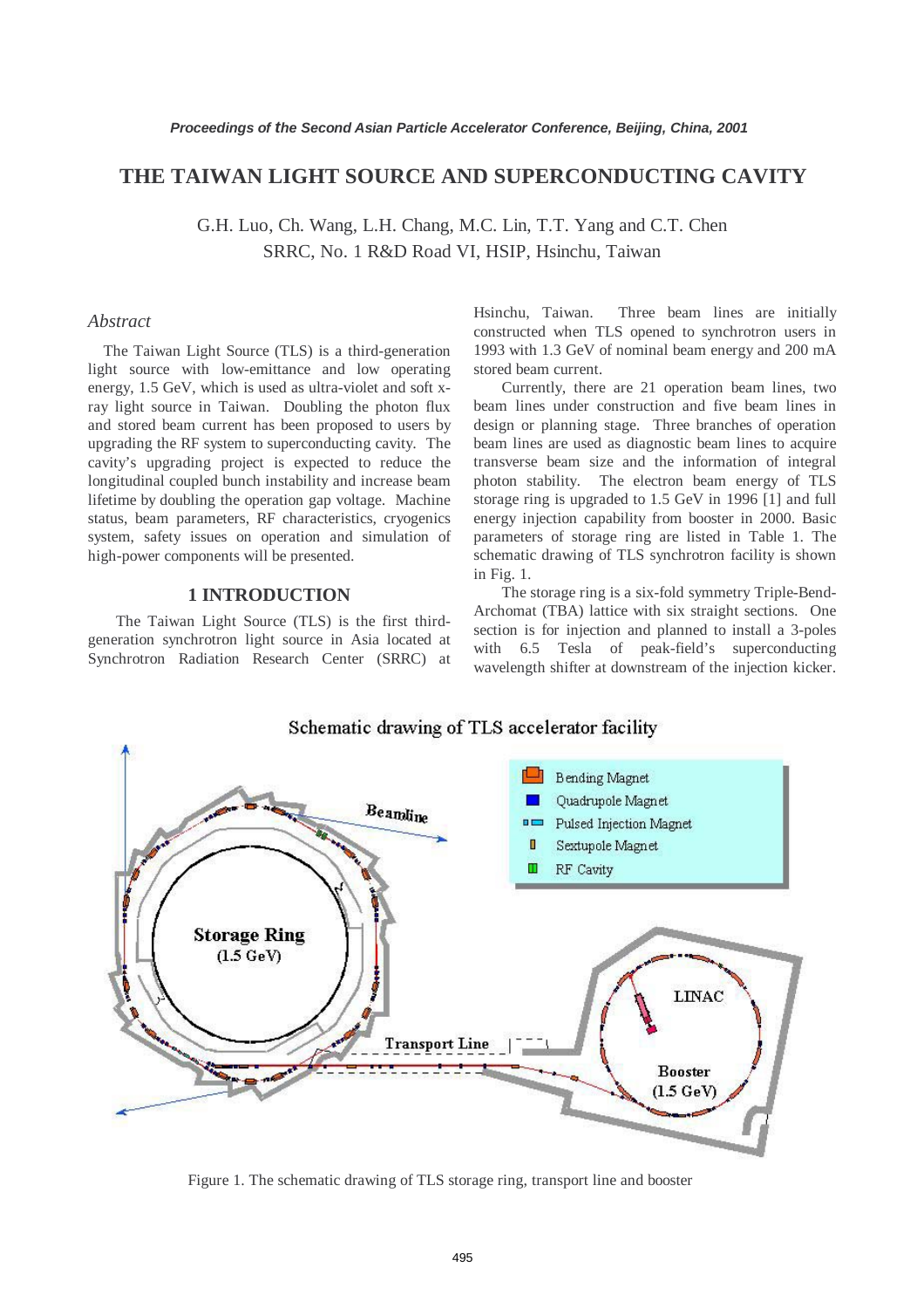One section is for the Doris Cavities, which will be replaced by a SRF cavity and a 29-poles' 3.5 Tesla superconducting multipoles-wiggler. The rest four sections are installed with conventional normalconducting insertion-devices, U9, U5, W20 and Elliptical Polarized Undulator EPU5.6. Hardware parameters and radiation loss for the insertion devices are listed in Table 2. The radiation spectrum for the bending magnet, wiggler and undulators at various harmonics are shown in Fig. 2 with 200 mA stored beam current and 1.5 GeV beam energy at TLS.

| Table 1. Basic parameters of the TLS storage ring |  |  |
|---------------------------------------------------|--|--|
|---------------------------------------------------|--|--|

| Beam Energy $E$                | $1.5 \text{ GeV}$  |
|--------------------------------|--------------------|
| Circumference                  | $120 \text{ m}$    |
| Harmonic number                | 200                |
| Working tune (H/V)             | 7.18/4.13          |
| Nature chromaticity (H/V)      | $-15.7/-6.61$      |
| RF frequency $f_{RF}$          | 499.654 MHz        |
| Compaction factor $\alpha$     | 0.00678            |
| Nature emittance $\varepsilon$ | $25.5$ nm-rad.     |
| Nature energy spread           | 0.000756           |
| Operation RF voltage $V_{RF}$  | 800kV              |
| Particle numbers (200mA/140)   | $3.95*10^9$ /bunch |
| Damping time (H/V/L)           | 6.96/9.37/5.67 ms  |
| Radiation loss due to bending  | 128 keV/turn       |

**Table 2. The operation parameters of insertion devices** 

| W20  | II5  | $\mathbf{U}$ | <b>EPU</b> | <b>SWS</b> |
|------|------|--------------|------------|------------|
| 20   | 5    | 9            | 5.6        | ~25        |
| 13   | 76   | 47           | 6          | 1.5        |
| 22.5 | 18   | 18           | 18         | 18         |
| 1.8  | 0.64 |              |            | 6.5        |
| 18.5 | 2.2  | 9.3          | 2.4        | 13.9       |
| 3.04 | 3.9  | 4.5          | 3.9        | 0.625      |
|      |      |              |            | 1.245 0.67 |



Figure 2. The spectrum for bending magnets, wiggler and undulators at various harmonics with 200 mA and 1.5 GeV electron beam at TLS.

# **2 PERFORMANCES OF TLS DURING USER'S SHIFT**

User's beam time is scheduled 112 hours per week in normal operation period. More than 4600 hours was scheduled for users' beam time during year 2000. The operation statistics between August 2000 and July 2001 is shown is Fig. 3. Successful delivery rate to users during this period is better than 96.4%.



Figure 3. The statistics of users' beam time between August 2000 and July 2001. Average available ratio is better than 96.4%.

Beam stability, lifetime, current and emittance are the key parameters to the beam line users. The beam lifetime is better than 12 hours at 200 mA store beam current and the measured emittance is 20 nm-rad. The average static pressure and the dynamic pressure at 200 mA are 0.1 ntor and 0.16 ntor, respectively. The photon stability is measured through a 50 µm pinhole combined with a diode detector, which intercepts the synchrotron light focused by a vertical focusing mirror [2]. The improved cooling system of vertical focusing mirror makes the stability parameter as a reliably monitoring indicator. One of typically weekly statistics of the beam stability is shown is Fig. 4. This figure shows that there



Figure 4. Beam stability ratio during users' shift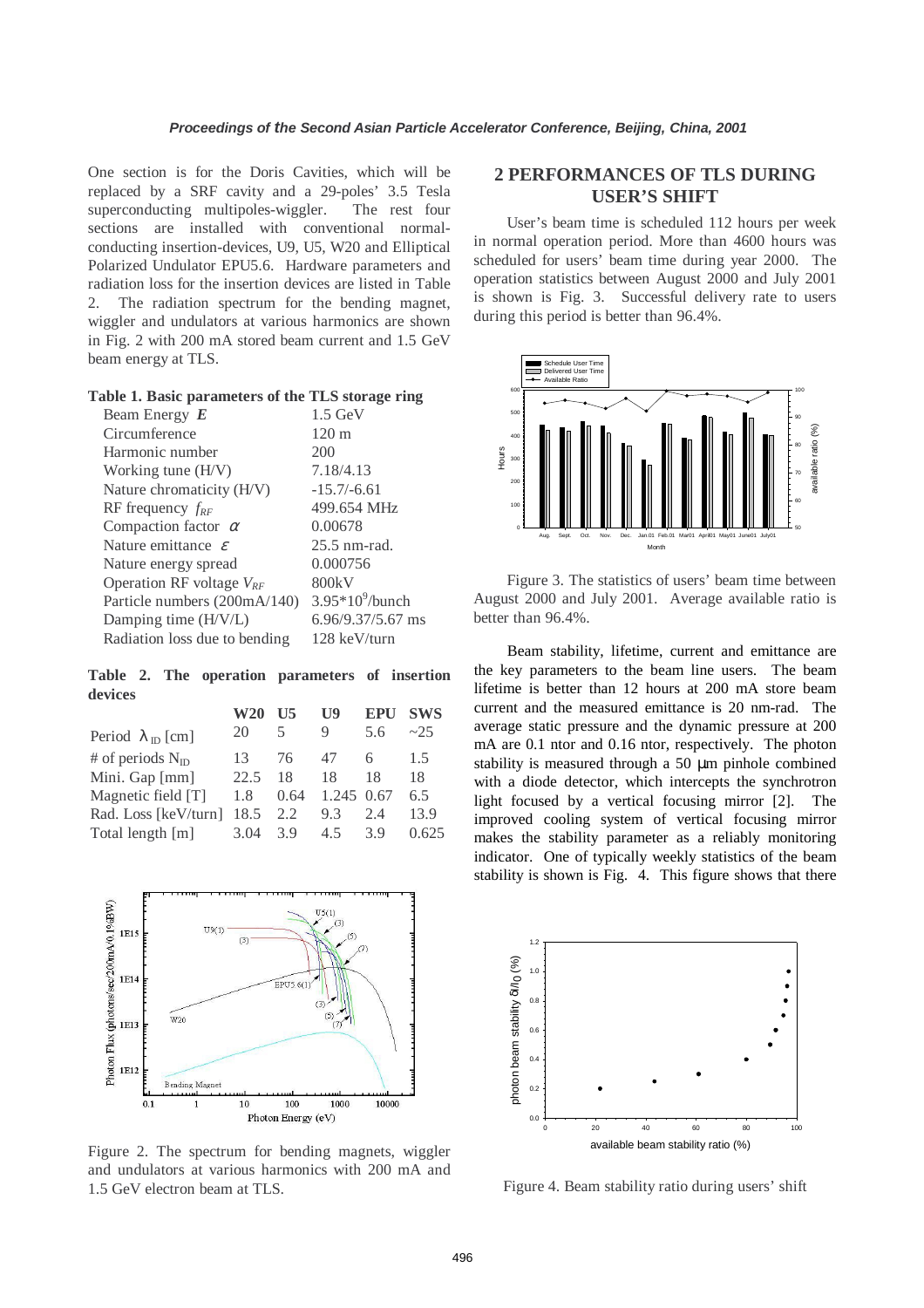is more than 90% of users' beam time that the photon fluctuation ratio is less than 0.5%.

The temperature variation in the tunnel and the chilly-water, which is affected by the weather, the cooling capacity and operation condition, were causing long-term drift of the beam orbit. We observed a large orbit swing, more than 150 µm, at the first session of users' shift immediately after accelerator start up. It was correlated to the swing of working temperature of dipole magnets. A better temperature control of chilly water and tunnel temperature have been carried out [3] and full energy injection system also been implemented to reduce the temperature fluctuation of each injection. Figure 5 shows the beam position variation for six consecutive user's shifts currently. The average position variation is less than 10 µm among six consecutive users' shifts. The beam orbit is locked by global feedback system for individual shift. The orbit drift for each shift can be controlled down to less than 1.5 µm.



Figure 5. Beam position variation for 6-consecutive users' shifts detected by beam position monitor with resolution better than 0.1 µm.

# **3 DORIS CAVITY AND CESR'S CAVITY**

Two Doris cavities were installed to provide proper operation power and gap voltage. A broadband loop-type damping antenna attached to the cavity cannot effectively suppress the Higher-Order-Modes (HOM). The damping antenna was replace by a plunger-type tuner in each cavity [4] to detune the most troublesome HOM. The improvement of the temperature control,  $\pm$  0.1 °C, of each cavity with dynamic range of  $\pm$  20 °C helps in suppressing the excitation of HOM. An RF gap-voltage modulation technique has also been implemented during routine operation [5]. With all of these manners, the photon fluctuation can be successfully suppressed to less than 0.3-0.4% during the users' shifters as shown in Fig. 4. However, for demanding experiments and users, the photon fluctuation is targeted to be less than 0.1% persistently. Superconducting RF cavity together with longitudinal feedback system is expected to suppress the coupled bunch instability and further reduce the photon fluctuation.

# **4 BEAM LIFETIME**

Beam lifetime is one of the key issues in the SRF project. Touschek lifetime is a dominating factor for a low-energy synchrotron facility. The bunch length, dynamic aperture, energy acceptance and the gap voltage are the major parameters in the evaluation.

The radiation of bending and insertion devices will tend to increase the quantum fluctuations and lower the damping time. The definition of Synchrotron Radiation Integrals (SRI) constants for the operation lattice can be evaluated as reference [6]. The emittance, energy spread and bunch length can be expressed in terms of SRI. The bunch length can be expressed as:

$$
\sigma_{L} = \left[ \frac{2\pi c \hbar c^{2}}{\sigma_{RF}^{2} \cos \phi_{s}} \frac{E}{eV_{RF}} \right]^{1/2} \left[ \frac{55 \hbar \gamma^{2}}{32\sqrt{3}} \frac{I_{3}}{2I_{2}+I_{4}} \right]^{1/2},
$$

where  $I_1$  to  $I_5$  are SRI defined as reference [6],  $\varphi_s$  is the synchrotron phase and *h* is the harmonic number. The relationship between bunch length and gap voltage can be easily evaluated according to above equation by the assumption of operating parameters described in Table 1.

The Half-Touschek lifetime can be expressed as:

$$
\frac{1}{\tau} = \frac{\sqrt{\pi}r_e cNF(\zeta)}{\sigma_x \gamma^3 \varepsilon_{acpt}^2 8\pi^{1.5} \sigma_x \sigma_y \sigma_L},
$$

where  $\sigma_x$ ,  $\sigma_y$ ,  $\sigma_L$  are the bunch size in x, y, and z dimension, *re* is the classical electron radius, *N* is the number of electrons per bunch and  $\zeta = \left[ \varepsilon_{accpt} / \gamma \sigma_x \right]^2$ .

The calculated Touschek lifetime by ZAP [7] for various operating gap voltages and dynamic aperture is shown in Fig. 6. From this graphs, we could find the beam lifetime will saturate around the 1.6 MV. It is an indication of a competition factor between the bunch shorting and the energy acceptance of the ring. The target operation gap voltage for TLS storage ring will be doubled from 0.8 MV, currently, to 1.6 MV for SRF cavity.



Figure 6. Half Touschek Lifetime as function of gap voltage for various dynamic apertures.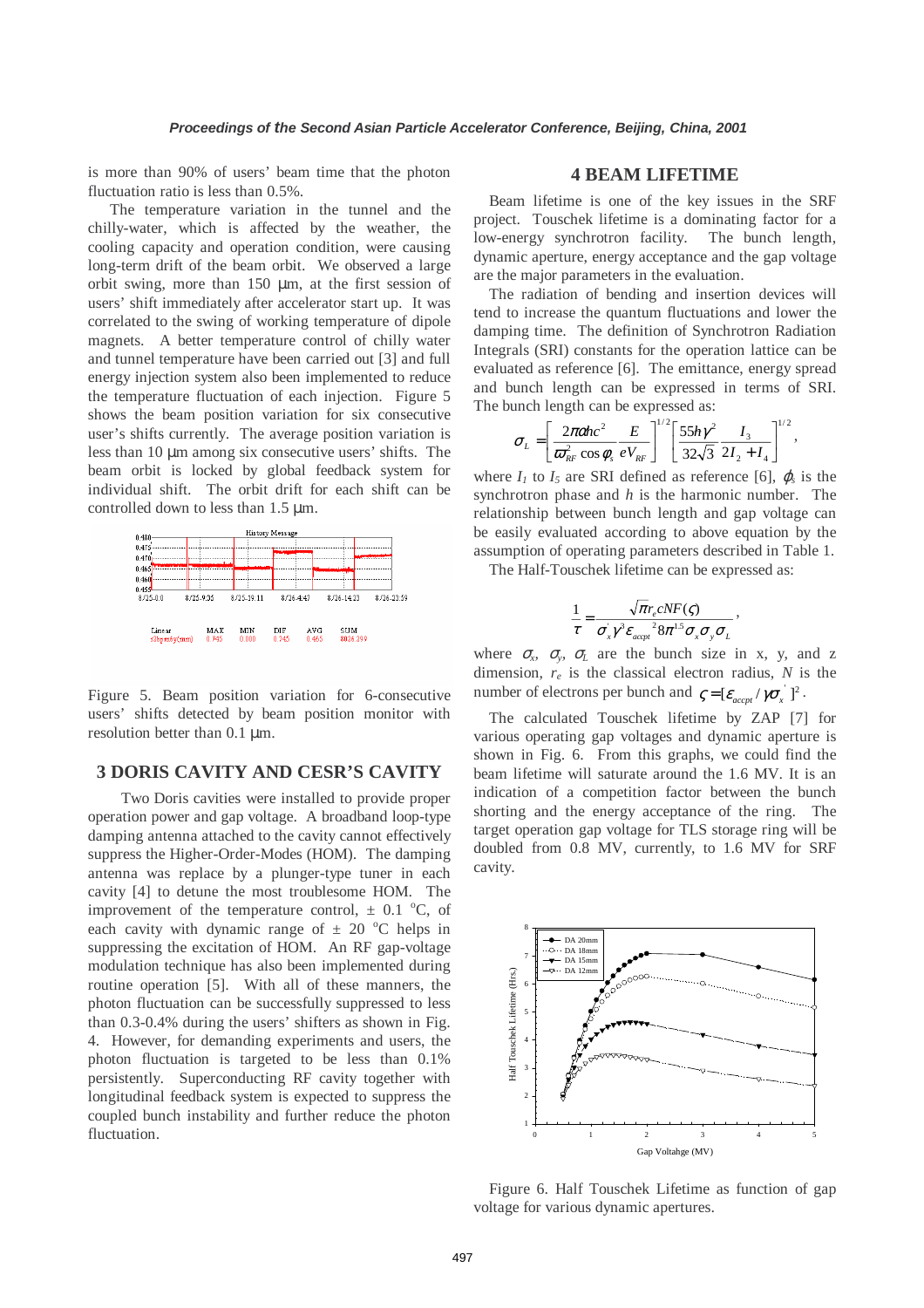# **5 SRF SYSTEM**

From several aspects, doubling the stored beam current, reducing couple-bunch-instability, increasing the lifetime, and compact in size, SRF cavity provides all the needs for synchrotron facility. The installation of SRF cavity will be one of the major renovations of TLS in the next decade. It will be also the first installation of SRF cavity in a dedicated synchrotron light source facility around the world. The dramatic reduction of the Q-value and shunt impedance of higher-order-mode in SRF cavity due to the large opening of beam tube will help increasing the threshold current [8]. A comparison of operation parameters for Doris cavity and CESR's SRF cavity at TLS is shown in Table 3.

 The CESR's Nb cavity and cryostat is shown in Fig. 7. The round beam tube can couple most of the HOM out of the cavity. The flute-type beam tube will couple two deflecting modes (TM<sub>110</sub> and TE<sub>111</sub>) from the SRF cavity [9]. A rectangular waveguide is connected to the round beam tube to sever as the input coupler. Two ferrite-tiles HOM absorbers are located at the upstream and downstream of the Nb cavity at room temperature. Superconducting Nb cavity is then bath in a 4.5 K LHe vessel. The LHe vessel is insulated by vacuum,  $LN<sub>2</sub>$ jacket and multi-layers insulation. The earth magnetic field, 500 mG, is shield by mu-metal and cryoperm layer, hence the residual magnetic field at the equator of the Nb cavity can be guaranteed to less than 20 mG to reduce the residual resistance and cryogenic loss.

# **6 NUMERICAL SIMULATION OF CESR'S CAVITY**

A commercial 3-D High-Frequency Structure-

Simulator (HFSS) [10] is used to simulate characteristics of the RF components. The  $TM<sub>010</sub>$  resonance frequency, external Q, coupling coefficient β, HOMs, and the power handling capability of ceramic window were simulated and calculated by the program. These parameters are the key factors that influence the operation of RF system and photon stability.

The full structure of CESR's cavity without input RF coupling slot has been simulated in order to find out the resonance frequency and shunt impedance of HOMs. Figure 8 shows the E-field intensity of typical higherorder mode with and without the ferrite absorber.

The 3-D model of matching rods, step changed waveguide and ceramic window was constructed to evaluate the matching condition of RF window section. The relative dielectric constant was found to be 9.6 with minimum reflection coefficient.

**Table 3. The comparison of operating parameters for the Doris cavities and SRF cavity.** 

| <b>Parameter</b>                    | Doris cavity | <b>SRF</b> cavity                                 |
|-------------------------------------|--------------|---------------------------------------------------|
| <b>Beam Energy (GeV)</b>            | 1.5          | $1.5\,$                                           |
| <b>RF Frequency (MHz)</b>           | 499.666      | 499.666                                           |
| <b>Beam Current (mA)</b>            | 200          | 500                                               |
| <b>Bunch Length (mm)</b>            | 9.2          | 6.5                                               |
| <b>Energy Loss (keV/turn)</b>       | 128          | 128 (168)                                         |
| RF Gap voltage (kV)                 | 800          | 1600                                              |
| <b>Number of Cavities</b>           | 2            |                                                   |
| <b>Number of klystrons</b>          | $\mathbf{2}$ |                                                   |
| Wall Dissip. (W/cavity)             | 27.5k        | $30$                                              |
| <b>Beam Power (kW)</b>              | 25.6         | 64 (84)                                           |
| Klystron P <sub>out</sub> (kW/kly.) | 60           | 60 (100)                                          |
| R/O <sub>0</sub>                    | 77.441       | 44.5                                              |
| Synchro. Freq. (kHz)                | 26.5         | 37.8                                              |
| <b>Energy Acceptance</b>            | ±1.4%        | ± 2.1%                                            |
| <b>RF Transmission Line</b>         | EIA6 1/8"    | <b>WR1800</b>                                     |
| <b>Tuning Angle Offset</b>          | $0^{\circ}$  | $0^0$ > $\Psi_{\text{offset}}$ > -10 <sup>o</sup> |
|                                     |              |                                                   |



Figure 7. The engineering drawing of TLS SRF cavity, RF input line and cryostat